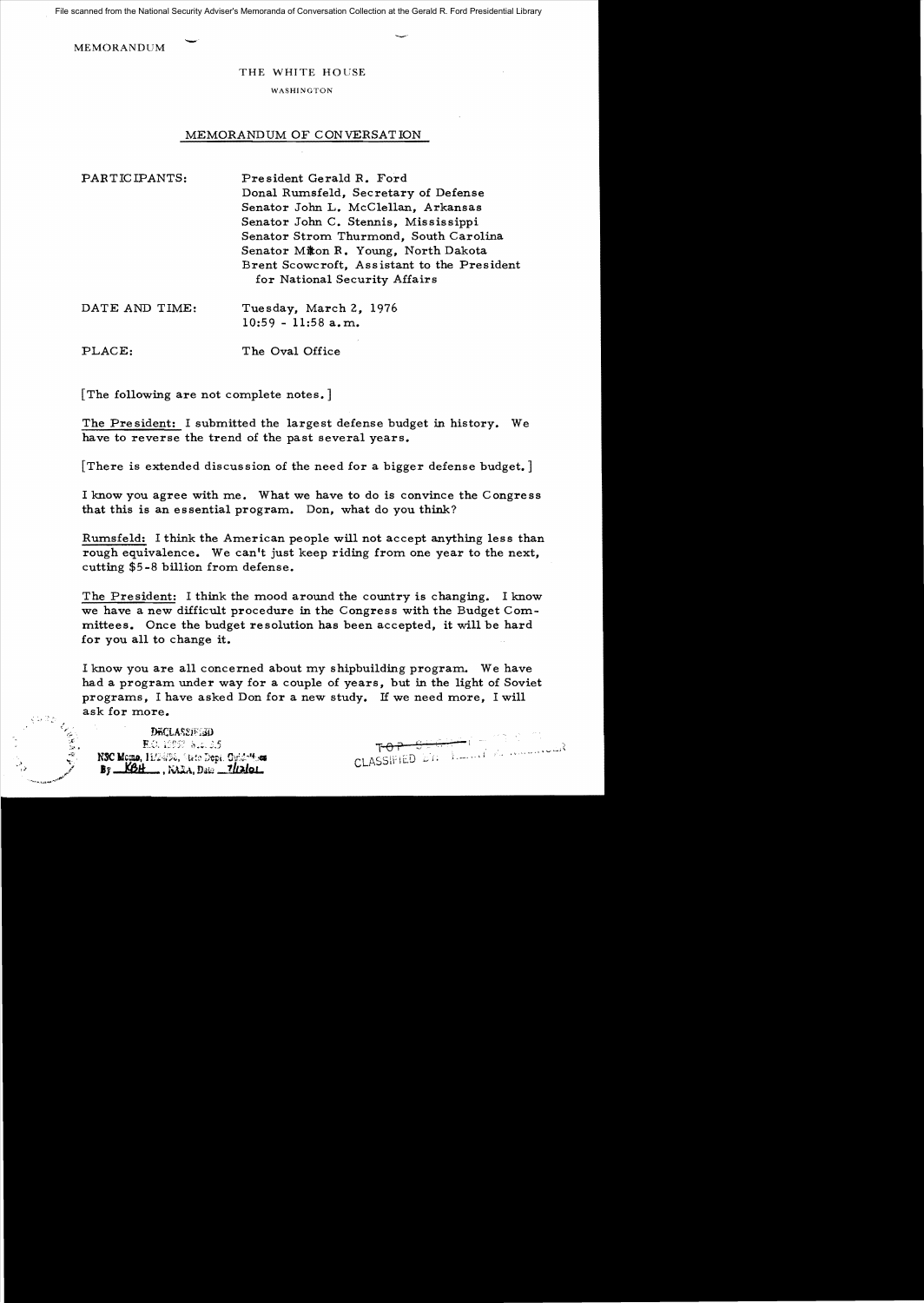McClellan: The stumbling block is the Budget Committee. I don't know if you will have them down here. They are the problem.

The President: I will have the House Armed Services Committee and House Appropriations Committee this afternoon and I will get to the Budget Committees also.

McClellan: Good. You will be okay with our committees, but the Budget Committee is leaning to make cuts. Our report from the Budget Subcommittees is the tentative recommendation and will run \$16 billion over the Budget -- BUD, 550 million and Agriculture 500 million, etc.

The President: How about foreign aid?

McClellan: It seems that defense and military procurements are at budget levels. That is how it is running now. My inclination is to cut a couple of billion off the defense budget, but with the Budget Committees increasing everything else and holding DOD, I don't like it.

The President: I am glad to hear it.

Stennis: The manpower and procurement is the part which comes to me and I think it is at rock bottom. Revenue things like stockpile sale s should be taken out -- they just confuse things. If you are going to recommend more shipbuilding, you should do it as soon as possible.

The President: I want to be able to justify anything I send up.

Rumsfeld: I think your Committees, who are the experts, can be so helpful with the budget cuts.

Young: I heard George Brown. There is sentiment that the B-1 is not as important as other things, that we can do with the B -52.

The President: We have got to disabuse them of that.

Rumsfeld: In the past, the different services and different contractors have hit at each other's procurement. That must stop.

Thurmond: The Budget Committees are the key.

Stennis: You can go over the heads of the Congress to the people on this.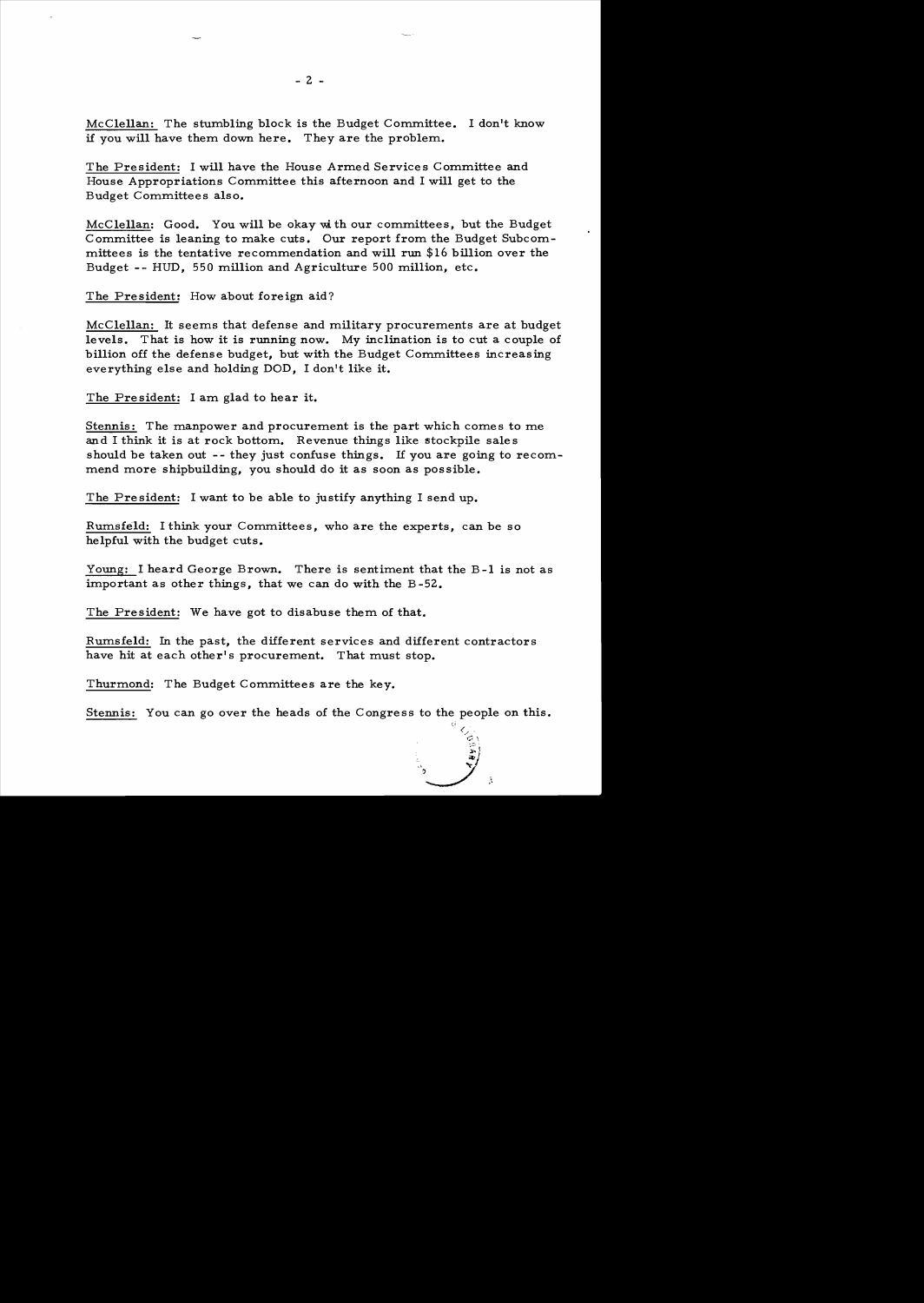Thurmond: How about going on nationwide televis ion? Do it right away, so the pressure gets back to the Congress.

I think the defense budget should be maintained and even increased.

Stennis: Where will the cuts come in the DOD budget?

The President: In the House, Mahon has recommended cuts of \$900 million. I don't recall where.

Rumsfeld: They have, though, taken out the restraints on things like commissaries, so the cut in fighting capability is even worse.

AWACS was cut from six to three; they held intelligence to current levels; likewise CCC.

We can't keep cutting investment and adding to the people part of the budget.

McClellan: Why should retirement come in the defense budget?

Stennis: Retired pay needs attention, but I wouldn't take it on this year.

Thurmond: You should get all the committees down here.

McClellan: You won't be able to turn Muskie. You will have to outvote him.

[There is a discussion of general issues.]

The President: I will meet with the Budget Committees.



- 3 -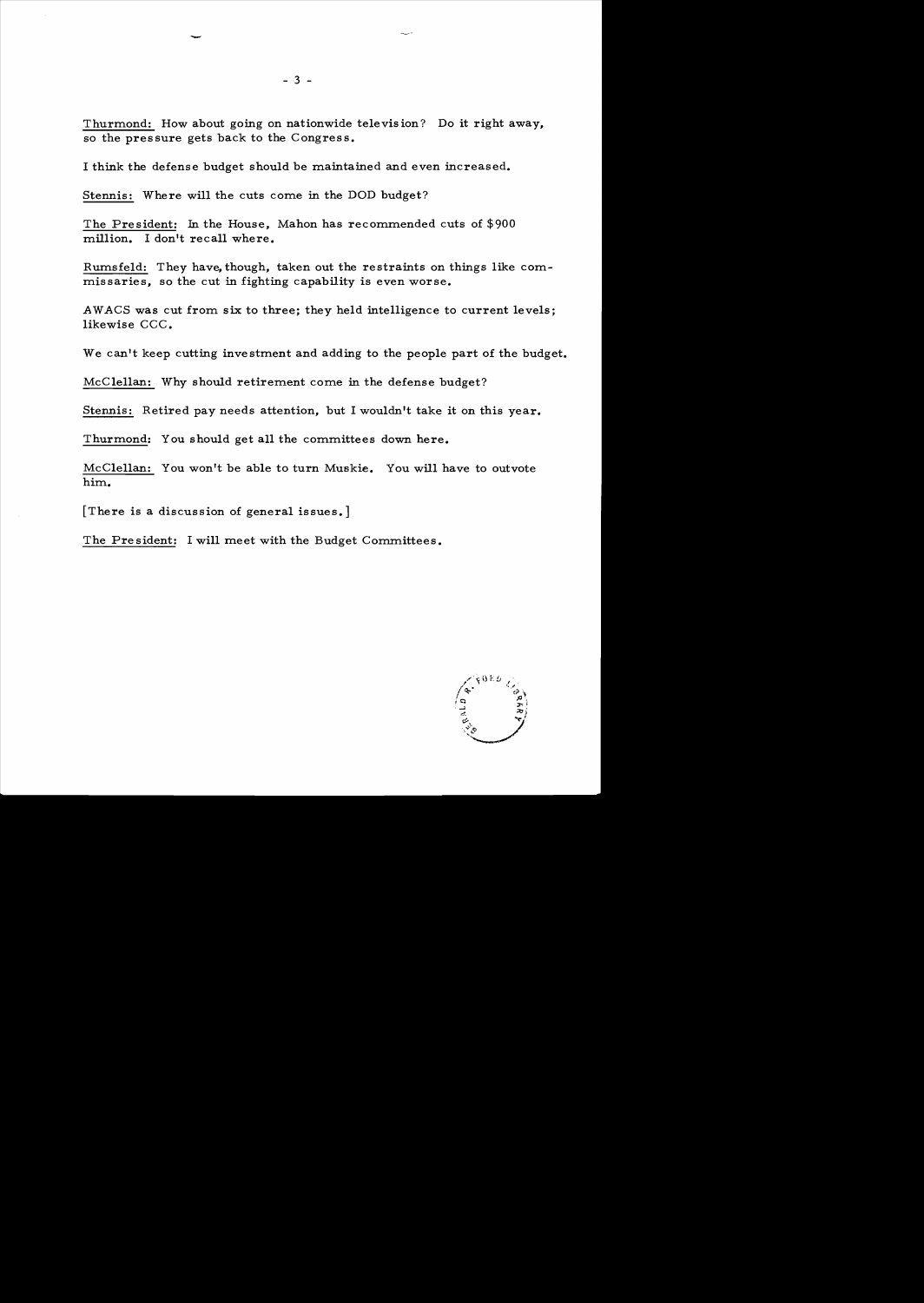P/M-Elellon/Your/Stanis/Thumond Y (Zot complete wites) P & swhmthad largest dip bondget un buston, We hants reverse the true of past several years. (Dismaselat length à mul fr. bigger dit but jet) I have you agree of no. What we have to do à courrie clang that this dans essential prop- $22 - 1$ Itte a chain people with not accept on the hat pour def. I think most around i musty is changing I known avec hours mor dig prochan in c com cofc houdget contre Ourse the bindget mother has been a captel it will be hard pay on all I have you cell encourant start many cron for a emplo f jeunes continue begans plus went me , don't ask for more Mc Ils glandly blak is a budget vont, I don't know of you and have down drawn have Thay are  $c$  pin P Swith have AASC+ AAppy this option + 2mm Pett chidyet entre da the Good, You will eark us/ one wanter butch Boyet contratt in leminated, and **R. .** upat pour compt payet subcontra is c turtatus ce uni will une 66 bilgua chalget - HUD 530 mil, Og 500 HEW 11.5 toil, etc P Homehant forcing and **DECLASSIFIED**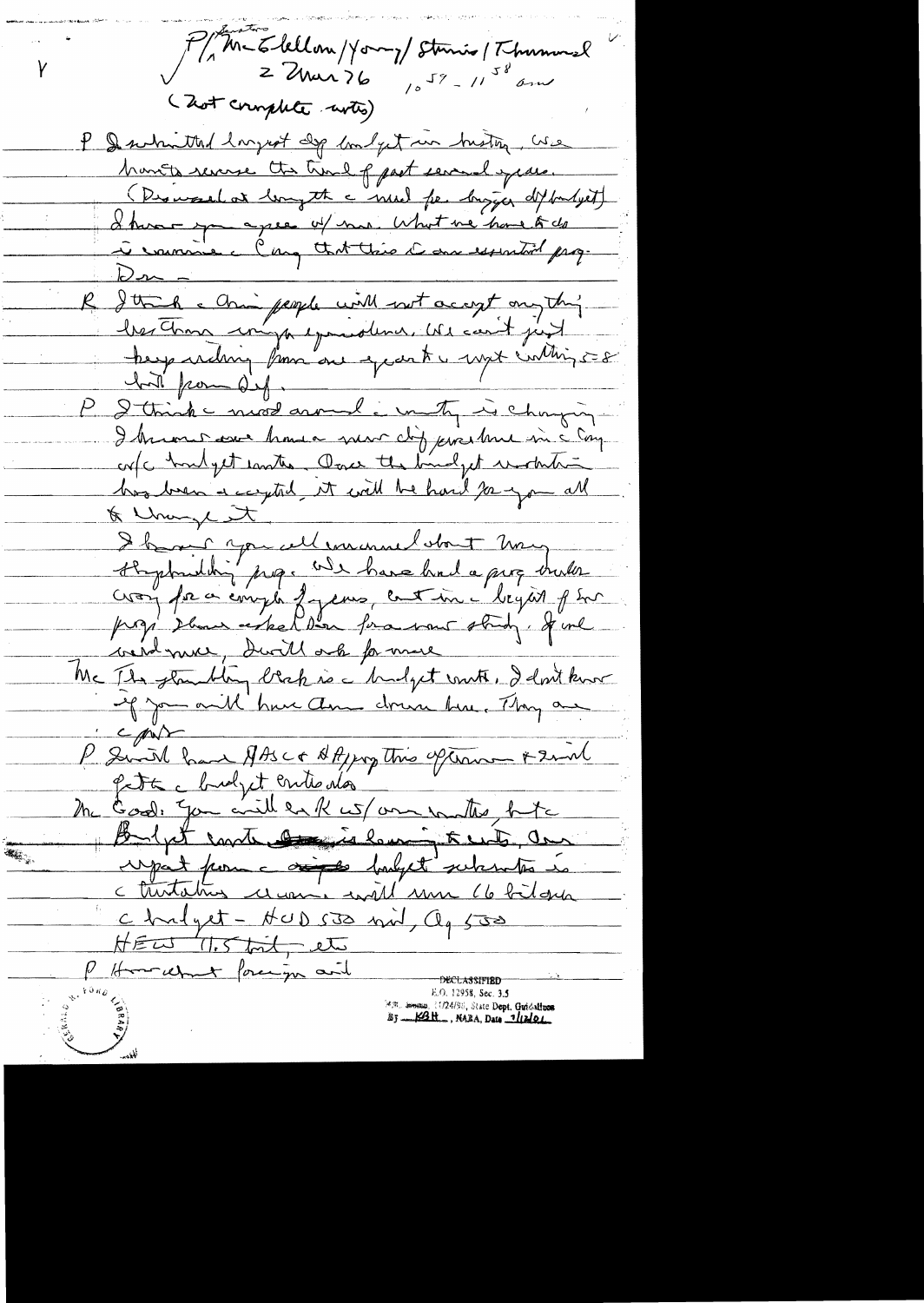of wind procurat Un It sysant et houdynt durche, That is hour<br>It some more by avalogation is to unt a caple of bid off sig londget, but w/c Moltin Dor, I don't behitt! P Sylphta has it. St The mongonine & presentant is a part which These Removes thing the storegit who should<br>be then out - they just very need thing,<br>If you go To clean, were shydwich;<br>I wount & he will to perty anything of senday.<br>R Sthink your contro, who are syout, can be so halpfind w/c hulpet unto Y I heard Brown, There is sentiment that B-1-curt do important apather change, that we can do cell P We post à derdrese terme of that at others procurement. That would stop I The Budget Coute are by. S You can go over a health of a Compte propos T Harrakant untremail TV ? Rytet array, 20 the pussinggets barb à comme de la fonction de la fonction de la fonction de la fonction de la fonction de la fonction de la fonction de la fonction de la fonction de la fonction de la fonction de la fonction de la fonction de P House-Martin has usemental Pre mile 2 entrevol cohre R Thing have the about what a thing like